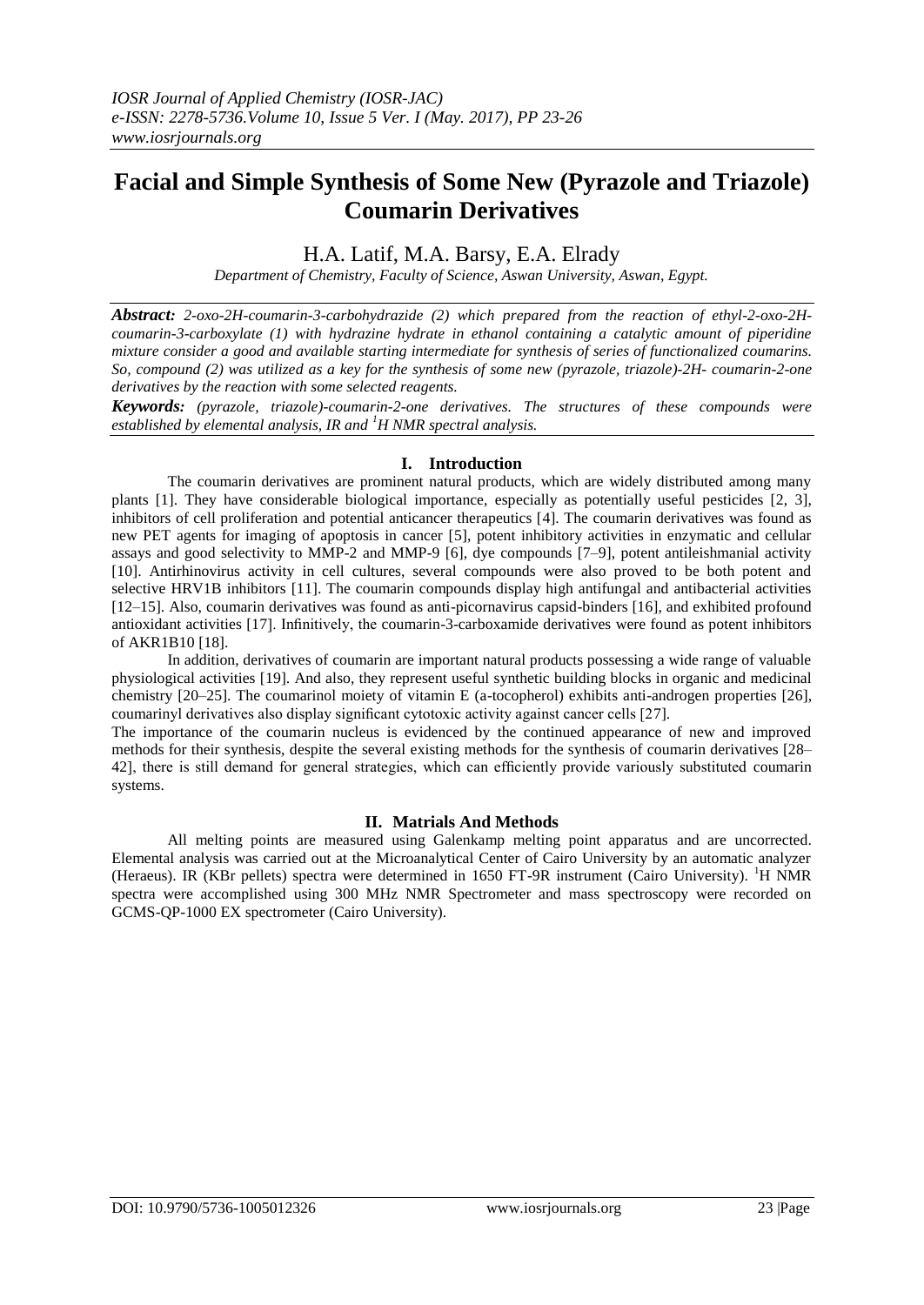

#### **Synthesis of 2-oxo-2H-coumarin-3-carbohydrazide (2):**

A mixture of 1 (0.44 g, 2 mmol) and hydrazine hydrate (0.1 ml, 2 mmol) in ethanol (50 ml) containing piperidine (0.1 ml)was refluxed for 5 hours, the solvent was evaporated under vaccum. The residue was triturated with methanol, the resulting product was collected by filtration, washed with methanol and crystallized from ethanol. The results are registered in Table (1, 2).

#### **Synthesis of 3-(1H-3-amino-4-cyano-pyrazole-5-yl)-2H-coumarin-2-one (4):**

A mixture of **2** (0.41 g, 2 mmol) and malononitril (0.13 g, 2 mmol) in 30 ml DMF containing (0.1 ml) piperidine was refluxed for 6 hours, the solvent was evaporated under vaccum, the residue was triturated with ice/water and the resulting product was collected by filtration, washed with 100 ml cold water and crystallized from dioxane. The results are registered in Table (1, 2).

#### **Synthesis of 3-(1H-3-amino-4-ethyl carboxy-pyrazole-5-yl)-2H-coumarin-2-one (6):**

A mixture of **2** (0.41 g, 2 mmol) and ethylcyanoacetate (0.23 ml, 2 mmol) in 30 ml DMF containing (0.1 ml) piperidine was refluxed for 5 hours. The solvent was evaporated under vacuum, the residue was triturated with methanol, the resulting product was collected by filtration, washed with methanol and crystallized from dioxane. The results are registered in Table (1, 2).

#### **Synthesis of 3-(1,2,3H-4-ethyl carboxy-3-oxo-pyrazole-5-yl)-2H-coumarin-2-one (9):**

A mixture of **2** (0.41 g, 2 mmol) and diethylmalonate (0.32 ml, 2 mmol) in 30 ml DMF containing (0.1 ml) piperidine was refluxed for 5 hours. The solvent was evaporated under vacuum, the residue was triturated with methanol, the resulting product was collected by filtration, washed with methanol and crystallized from dioxane. The results are registered in Table (1, 2).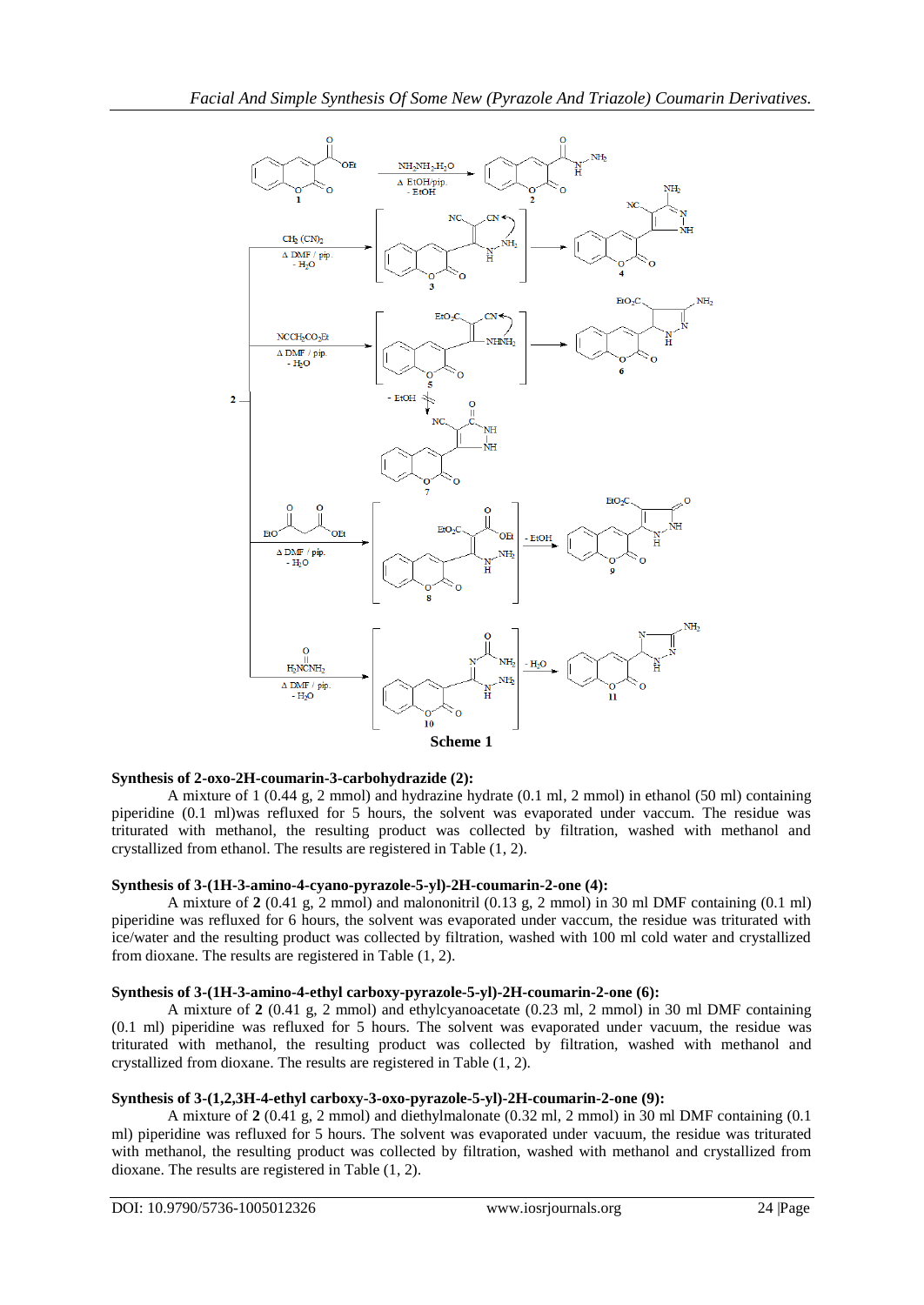#### **Synthesis of 3-(1H-3-amino-1, 2, 4-triazole-5-yl)-2H-coumarin-2-one (11):**

A mixture of  $2(0.41 \text{ g}, 2 \text{ mmol})$  and urea  $(0.10 \text{ ml}, 2 \text{ mmol})$  in 30 ml DMF containing  $(0.1 \text{ ml})$ piperidine was refluxed for 5 hours. The solvent was evaporated under vacuum, the residue was triturated with methanol, the resulting product was collected by filtration, washed with methanol and crystallized from dioxane. The results are registered in Table (1, 2).

| Comp.<br>No             | <b>Nature of products</b> |         |               | Molecular<br>formula (M.Wt) | Analysis %        |      |       |       |      |       |
|-------------------------|---------------------------|---------|---------------|-----------------------------|-------------------|------|-------|-------|------|-------|
|                         | Colour                    | Yield % | <b>M.p.</b>   |                             | <b>Calculated</b> |      |       | Found |      |       |
|                         |                           |         | $\rm ^{o}C$   |                             | C                 | H    | N     | C     | H    | N     |
| $\overline{2}$          | yellow                    | 65      | 136-          | $C_{10}H_8N_2O_3$           | 58.86             | 3.95 | 13.73 | 58.92 | 3.98 | 13.85 |
|                         |                           |         | 138           | (204.05)                    |                   |      |       |       |      |       |
| $\overline{\mathbf{4}}$ | Plate                     | 62      | 220           | $C_{13}H_8N_4O_2$           | 61.90             | 3.20 | 22.21 | 61.97 | 3.25 | 22.25 |
|                         | <b>Brown</b>              |         | 222           | (252.23)                    |                   |      |       |       |      |       |
| 6                       | yellow                    | 65      | 260           | $C_{15}H_{13}N_3O_4$        | 60.20             | 4.38 | 14.04 | 60.26 | 4.42 | 14.11 |
|                         |                           |         | 263           | (299.28)                    |                   |      |       |       |      |       |
| 9                       | yellow                    | 63      | 230           | $C_{15}H_{12}N_{12}O_5$     | 60.20             | 4.03 | 9.33  | 60.27 | 4.10 | 9.38  |
|                         |                           |         | 233           | (300.27)                    |                   |      |       |       |      |       |
| 11                      | yellow                    | 62      | 186<br>$\sim$ | $C_{11}H_8N_4O_2$           | 57.89             | 3.53 | 24.55 | 57.95 | 3.62 | 24.62 |
|                         |                           |         | 188           | (288.21)                    |                   |      |       |       |      |       |

**Table 2:** IR and <sup>1</sup>H NMR (Mass) Spectral Data of the Prepared Compounds.

| Comp. No | IR Spectrum $(KBr, Cm^{-1})$                    | <sup>1</sup> H NMR Spectrum (DMSO, $\delta$ ); & (Mass data)                                                  |
|----------|-------------------------------------------------|---------------------------------------------------------------------------------------------------------------|
|          | 1682 (amidic CO), 1730 (lactone C=O),           | $\delta$ 2 (d, 2H, NH <sub>2</sub> ), 7.02-7.27 (m, 5H, Ar-H), 8 (t, 1H, NH), 8.37 (s, H,                     |
|          | 3073 (NH), 3321 (NH <sub>2</sub> )              | CH).                                                                                                          |
|          |                                                 | $M^{\dagger}$ : 204                                                                                           |
|          | 2214 (C=N), 3126 (NH), 3432 (NH <sub>2</sub> ). | 4 (s, 2H, NH <sub>2</sub> ), 7.02-7.70 (m, 5H, Ar-H), 13.7 (s, 1H, NH).                                       |
|          |                                                 | $M^{\dagger}$ : 252                                                                                           |
| 6        | 1698 (C=O), 2208 (C=N), 3402 (NH).              | 1.3 (t, 3H, CH <sub>3</sub> ), 4 (s, 2H, NH <sub>2</sub> ), 4.29 (q, 2H, CH <sub>2</sub> ), 7.02-7.72 (m, 5H, |
|          |                                                 | $Ar-H$ ).                                                                                                     |
|          |                                                 | $M^{\dagger}$ : 299                                                                                           |
|          | 1269 (C-O) ester, 1698 (C=O), 3430 (NH).        | 1.30 (t, 3H, CH <sub>3</sub> ), 2 (d, 1H, NH), 4.19 (q, 2H, CH <sub>3</sub> ), 7.02-7.38 (m, 5H,              |
|          |                                                 | Ar-H), 8 (d, 1H, NH).                                                                                         |
|          |                                                 | $(M^{+2})$ : 302                                                                                              |
| 11       | 3125 (NH), $3425$ (NH <sub>2</sub> ).           | 4.01 (s, 2H, NH <sub>2</sub> ), 7.02-7.72 (m, 5H, Ar-H), 13.5 (s, 1H, NH).                                    |
|          |                                                 | $M^{\dagger}$ : 228                                                                                           |

#### **III. Results And Disscution**

2-Oxo-2H-coumarin-3-carbohydrazid (2) was prepared from the reaction of ethyl-2-oxo-2H-coumarin-3-carboxylate (1) with hydrazine hydrate in ethanol containing amount of piperdine as a catalyst [1].

Compound (2) was reacted with malononitril, ethylcyanoacetate, diethylmalonate and urea to gave new compounds (4, 6, 9, 11) via intermediates (3, 5, 8, 10) respectively.

The cyclization of intermediates (3, 5) proceeded by nucleophilic addition of amino group into cyano group to afford compounds (4, 6). Compound (9) were formed by elimination of ethanol molecule from intermediate (8). Compound (11) afforded due to condensation reaction of intermediate (10). The structures of the synthesized compounds were established based on analytical and spectral analysis.

#### **IV. Conclusion**

2-Oxo-2H-coumarin-3-carbohydrazide was synthesis and reacted with some selected reagent to give some new (pyrazole and triazole)-2H-coumarin-2-one derivative, structures of these compounds were established by elemental analysis, IR and  ${}^{1}$ H NMR spectral analysis.

#### **References**

- [1]. Ellis, G. P. 1977, Coumarins, Chromanones, and Chromones. The Chemistry of Heterocyclic Compounds; Wiley: New York, Vol. 31.
- [2]. Bowers, W. S. 1985, In Comprehensive Insect Physiology, Biochem Pharmacology; Gilbert, L. I., Kerkut, G. A., Eds.; Pergamon: Oxford, Vol. 8, p 551.
- [3]. Bowers, W. S.; Ohta, T.; Cleere, J. S.; Marsella, P. A., 1976, Science, 193, 542. [4]. William, K.; Shailaja, K.; Songchun, J.; Hong, Z.; Jianghong, Z.; Shaojuan, J.;
- [4]. William, K.; Shailaja, K.; Songchun, J.; Hong, Z.; Jianghong, Z.; Shaojuan, J.; Lifen, X.; Candace, C.; Re ´al, D.; Nancy, B.; Louis, V.; Sylvie, C.; Jennifer, D.; Giorgio, A.; Denis, L.; Serge, L.; Henriette, G.; Ben, T.; John, D.; Sui, X. C., 2005, Bioorg. Med. Chem. Lett., 15, 4745.
- [5]. Mingzhang, G.; Min, W.; Kathy, D. M.; Gary, D. H.; QiHuang, Z., 2010, Applied Radiation and Isotopes, 68, 110.
- [6]. Kwangwoo, C.; Song-Kyu, P.; Hwan, M. K.; Yongseok, C.; Myung-Hwa, K.; Chun-Ho, P.; Bo-Young, J.; Tae, G. C.; Hyun-Moo, C.; Hee-Yoon, L.; Sung, H. H.; Myung, S. K.; Ky-Youb, N.; Gyoonhee, H., 2008, Bioorg. Med. Chem. 16, 530.
- [7]. Nicolaou, K. C.; Pfefferkorn, J. A.; Cao, G.-Q., 2000, Angew Chem. Int. Ed., 39, 734.
- [8]. Nicolaou, K. C.; Cao, G.-Q.; Pfefferkorn, J. A., 2000, Angew Chem. Int. Ed., 39, 739.